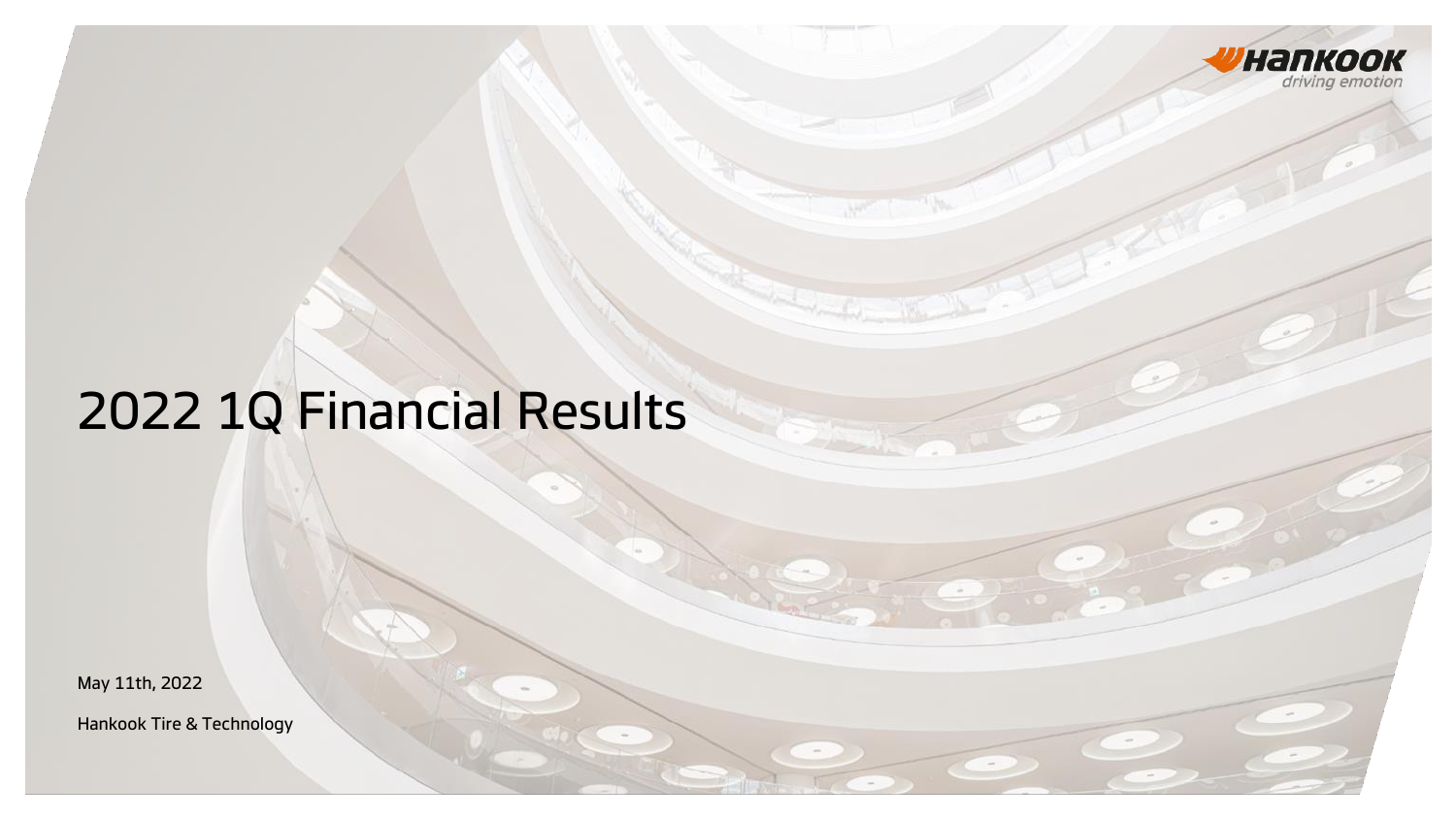

The information in this presentation is based upon management forecasts and reflects prevailing conditions and our views as of this date, all of which are accordingly subject to change. In preparing this presentation, we have relied upon and assumed, without independent verification, accuracy and completeness of all information available from public sources of which was provided by us or which was reviewed by us.

The information in this presentation does not take into account the effects of a possible transaction or transactions involving an actual or potential change of control, which may have significant valuation and other effects.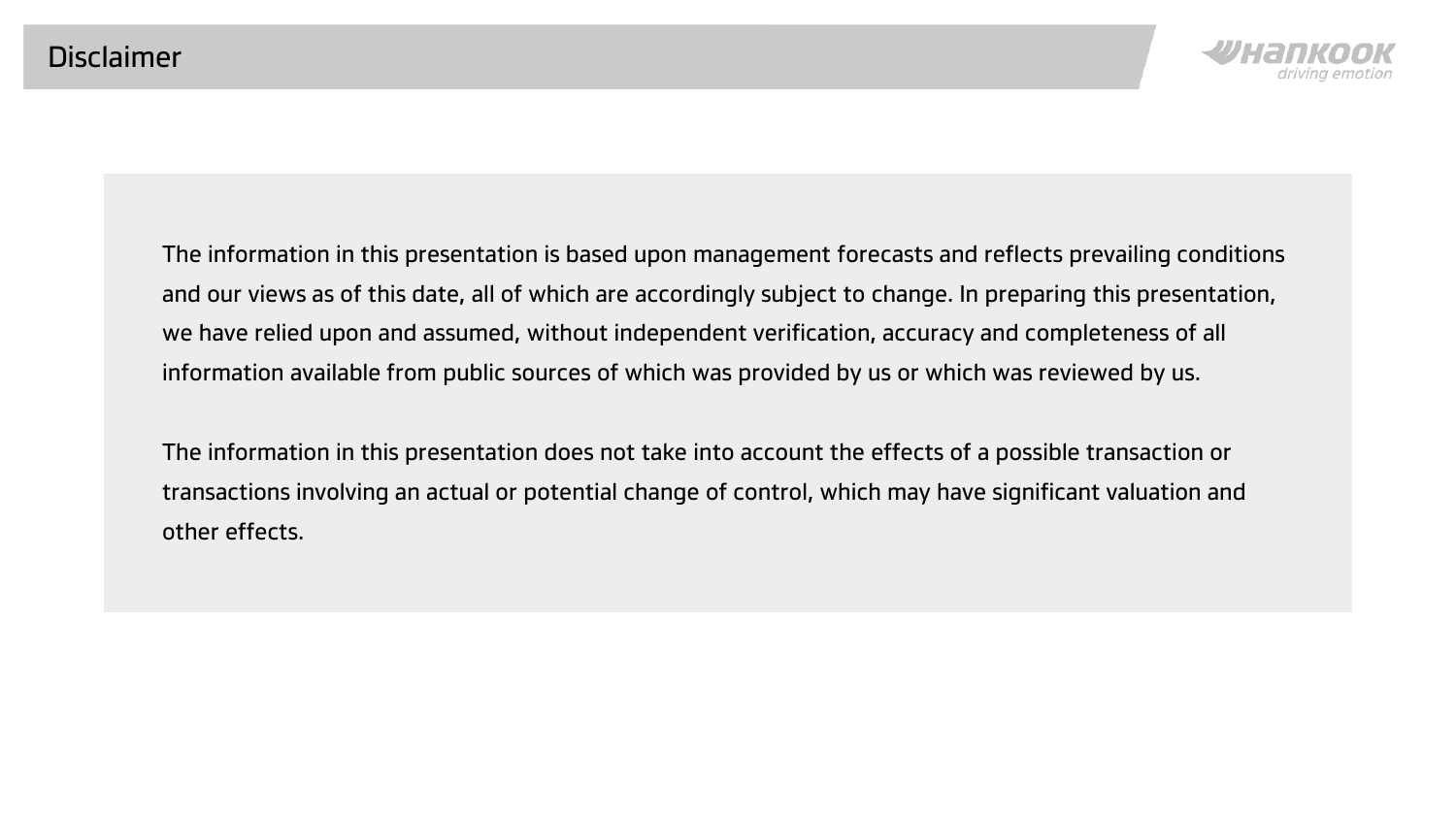

I. 2022 1st Quarter Results

- Financial Results
- Business Highlights
- Regional Performance
- II. 2022 Outlook
- III. Appendix
- Raw Material Trend
- Consolidated B/S
- Consolidated I/S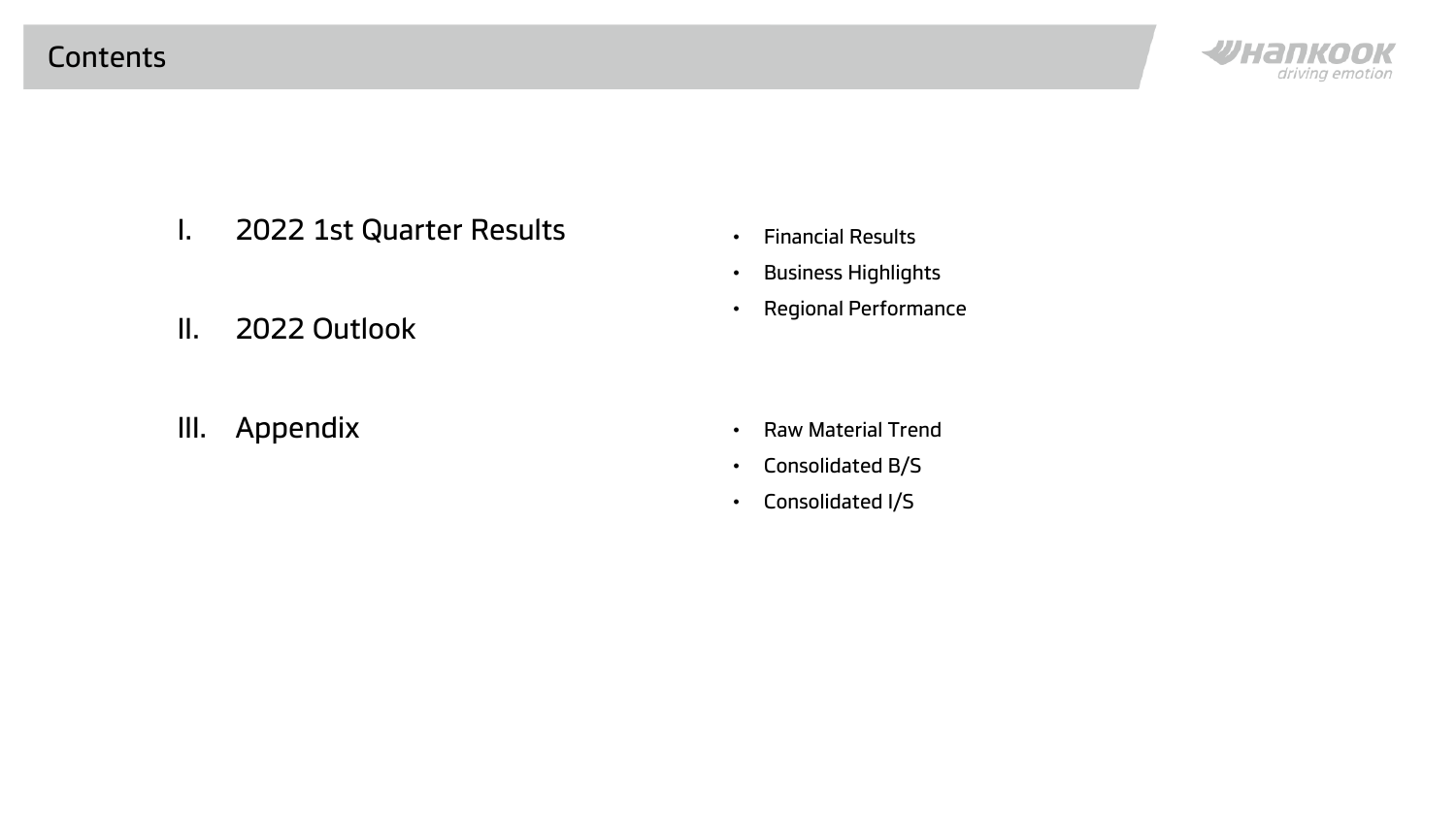

| 2022 1st Quarter Results |                      |                   |                    |         |          |  |  |  |
|--------------------------|----------------------|-------------------|--------------------|---------|----------|--|--|--|
| [100 Million KRW, %]     | 2021 1Q              | 2021 4Q           | 2022 1Q            | QoQ     | YoY      |  |  |  |
| <b>Sales</b>             | 16,168               | 18,885            | 17,907             | $-5.2%$ | 10.8%    |  |  |  |
| <b>COGS</b>              | 11,319<br>$(70.0\%)$ | 14,386<br>(76.2%) | 13,622<br>(76.1%)  | $-5.3%$ | 20.3%    |  |  |  |
| <b>Operating Profit</b>  | 1,860<br>(11.5%)     | 883<br>(4.7%)     | 1,261<br>$(7.0\%)$ | 42.7%   | $-32.2%$ |  |  |  |
| Ordinary Profit          | 2,245<br>(13.9%)     | 914<br>(4.8%)     | 1,163<br>(6.5%)    | 27.3%   | $-48.2%$ |  |  |  |
| <b>EBITDA</b>            | 3,337<br>(20.6%)     | 2,375<br>(12.6%)  | 2,604<br>(14.5%)   | 9.7%    | $-21.9%$ |  |  |  |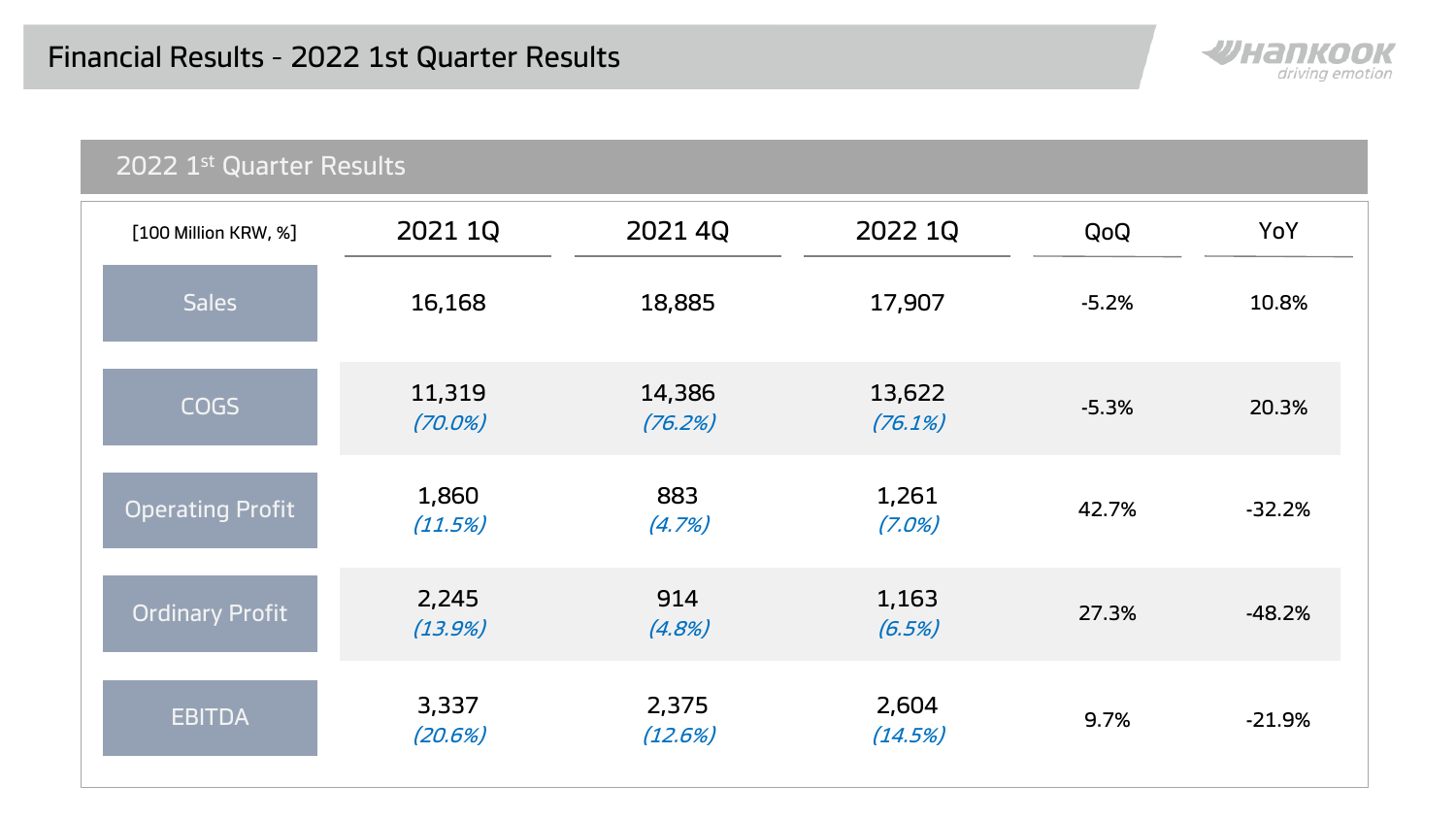## Business Highlights



#### Market Environment

- Recovering global economy and tire market demands were impacted by setbacks such as of resurgence of COVID-19, Russia-Ukraine crisis and Shanghai lockdown
- Tire industry continued price hikes due to rise of raw materials costs, logistics cost and inflations

#### Sales Performance

- Despite RE sales growth of major regions, due to global supply chain disruptions, auto semiconductor shortages and other geopolitical issues and global OE and RE volumes declined YoY
- **Price increases and improved product mix allowed sales growth** 
	- ⇒ Sales ratio of ≥18 inch within PCLT increased to 39.0% up 1.3%p YoY
	- $\Rightarrow$  2Q price increase to be conducted in selected regions on PCLTs by 4~6%, and additional measures will considered in based on global market conditions

#### Business Highlights

- **IMPRESS** Interestive results in tires tests by Europe's renowned independent car magazines
	- ⇒ Ventus S1 evo3 SUV Auto Bild Allrad, 2022 Summer SUV Test Winner & Exemplary
	- ⇒ Ventus Prime4 Auto Bild, 2022 Tire Test Exemplary
- **Expansion of Global OE partnerships** 
	- ⇒ BMW i4 Gran Coupé, first fully electric Gran Coupé by BMW, equipped with Hankook's Ventus S1 evo 3 tires
	- $\Rightarrow$  2022 INFINITI QX60, new luxury SUV, equipped with Hankook's Dynapro HP2
- **Establish Corporate Governance Charter approved by BOD, to strengthen ESG management**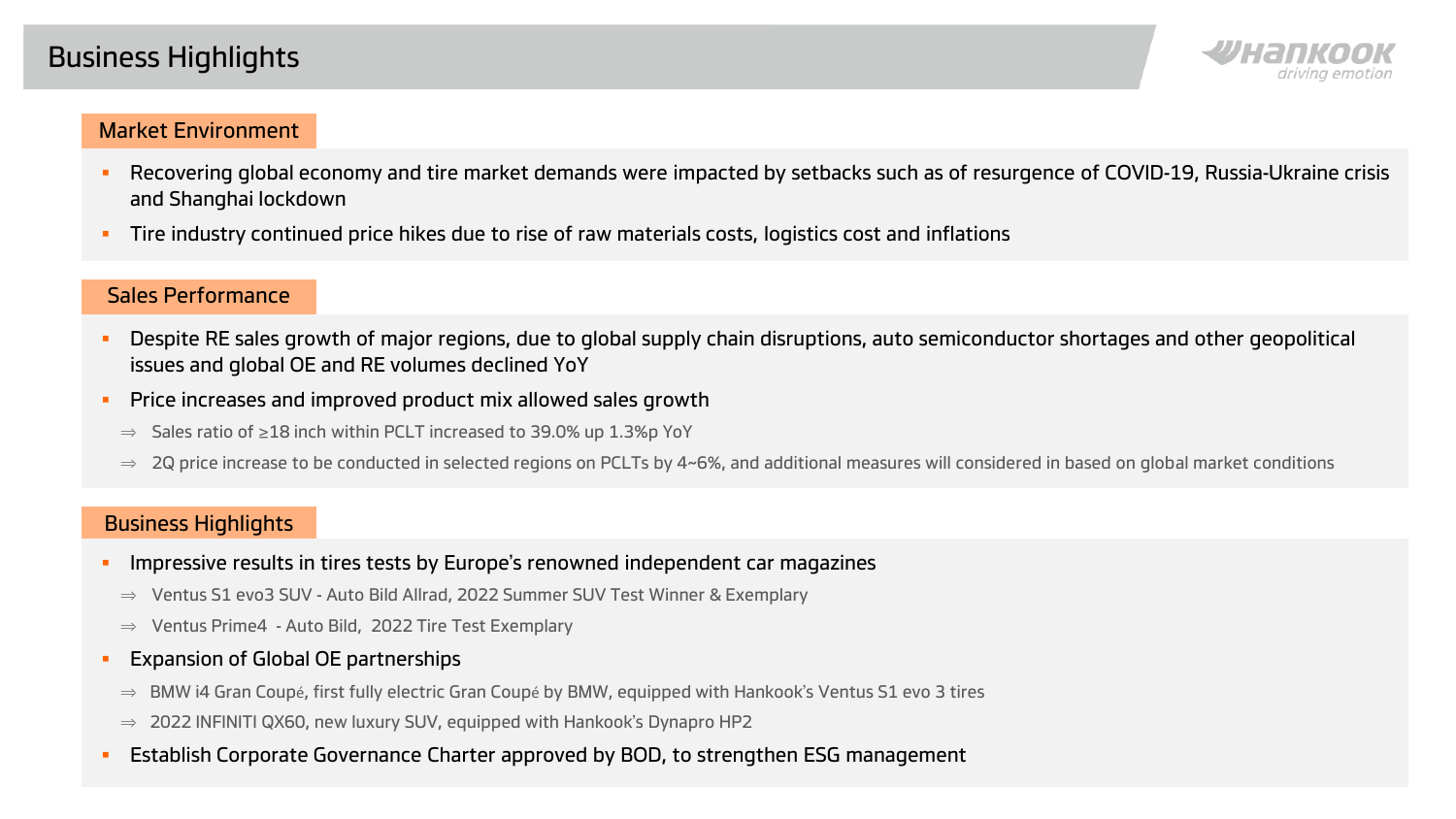

- **Hankook Tire & Technology to launch iON, its first range of tires designed specifically for high-performance electric vehicles**
- ⇒ Summer and Winter products will first be introduced in May in Europe, followed by All-Season products which will expand globally



### EVolutionized for EV fitment

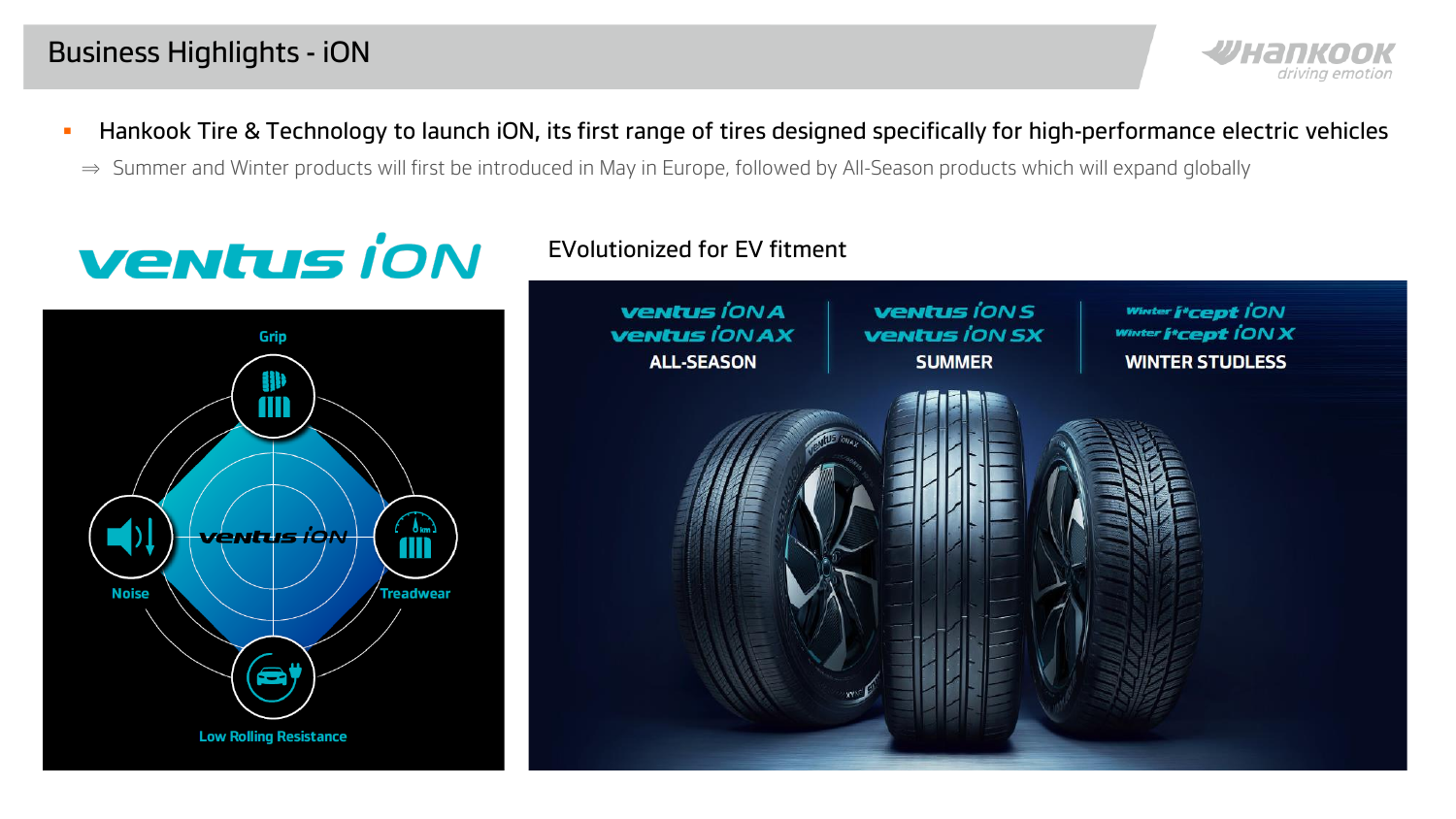





- RE sales exceed market demand with stabilizing supply and improved product mix
- Decline in OE sales with the resurgence of COVID-19
- Weak consumer sentiment lowered RE sales, but inch-mix showed impressive growth
- Despite impacts of COVID-19 lockdowns, robust auto demand in early 2022 and increased supply led to OE sales increase YoY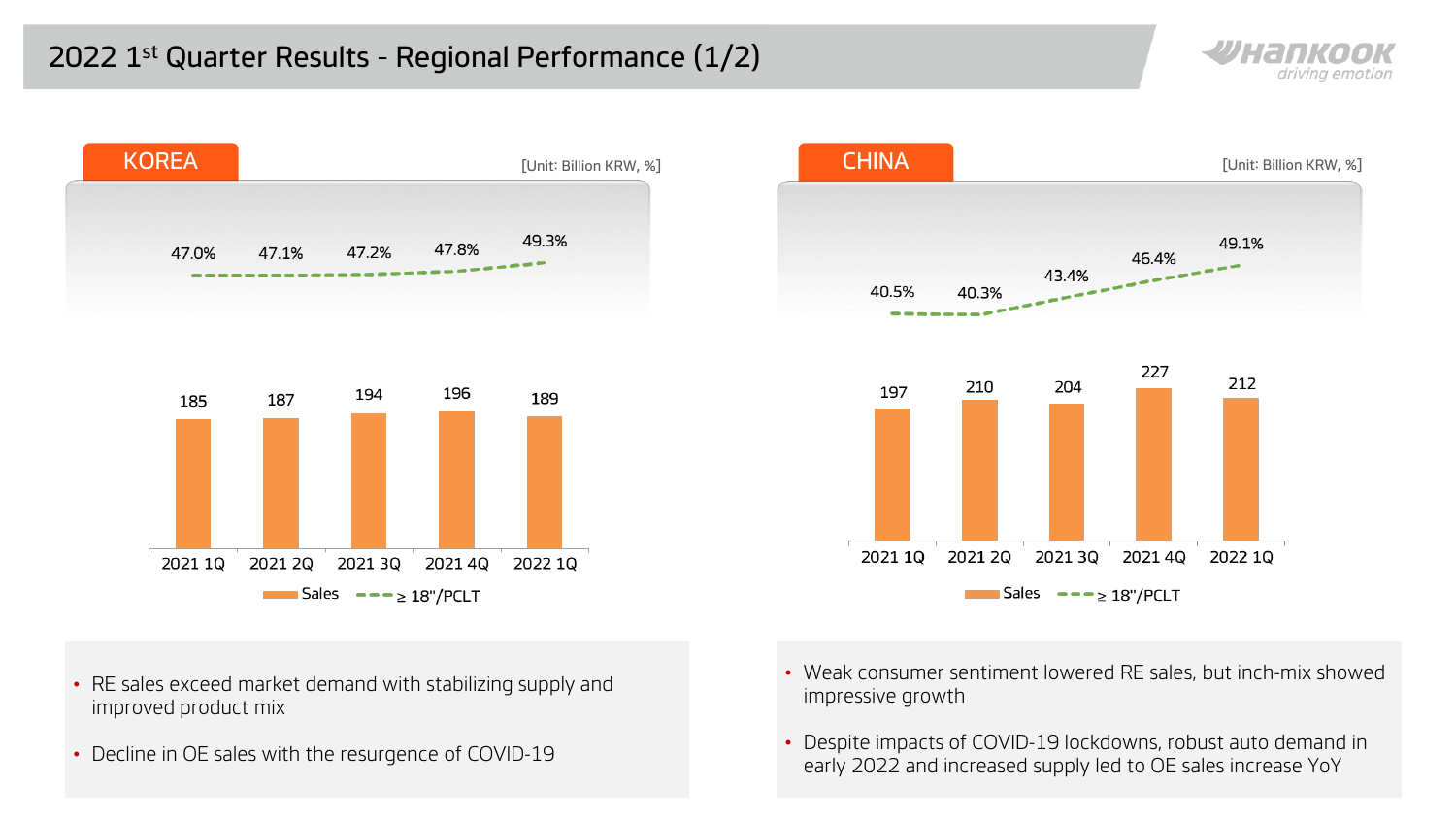



- RE sales grew YoY due to favorable price-mix, which offset volume decline caused by Russia-Ukraine crisis and global supply chain bottlenecks
- The semiconductor supply issues and the Russia-Ukraine crisis restricting automaker output



- RE sales grew upon stable market demand and favorable pricing
- Although OE sales remain low YoY, sales improved QoQ with semiconductor availability stabilizing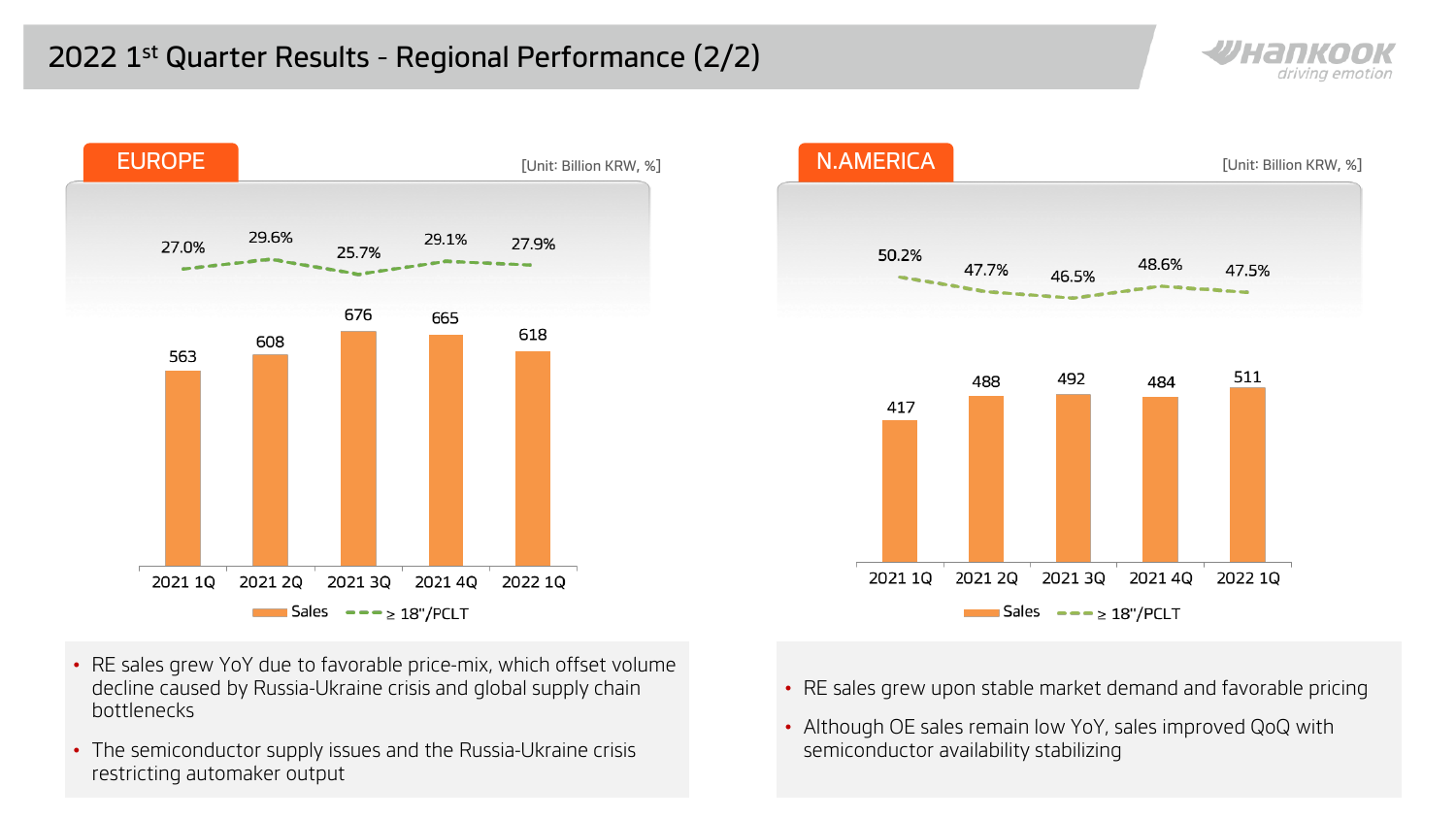

- Targeting double-digit growth in sales YoY for 2022
	- $\triangleright$  Weaker than expected volume growth due to increased uncertainties,
		- but positive pricing environment and improved business conditions assumed in 2nd half
- Further increase of High Inch ( $\geq$ 18 inch) sales ratio within PCLT
	- $\rhd$  2019 32% → 2020 35% → 2021 38% → 2022 Target 42%
- Target to increase Future Growth Segment\* sales ratio within PCLT (2021 36%)
	- \* Future growth Segment : EV& I-Seg(BEV, Runflat, Sealant, Foam tech), SUV, PUP

Over 450 billion KRW expected for maintenance and modernization in 2022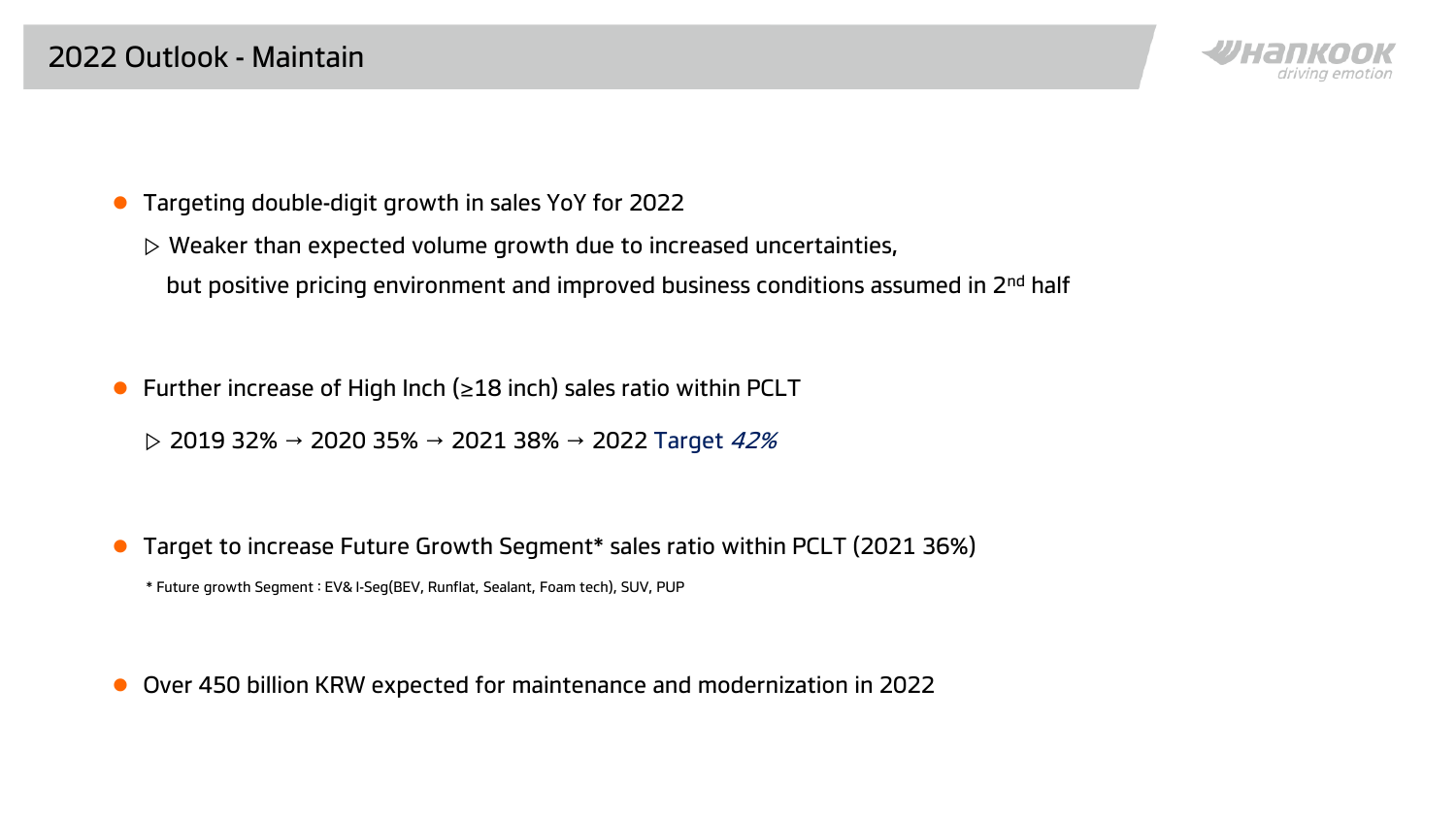

Hankook Tire & Technology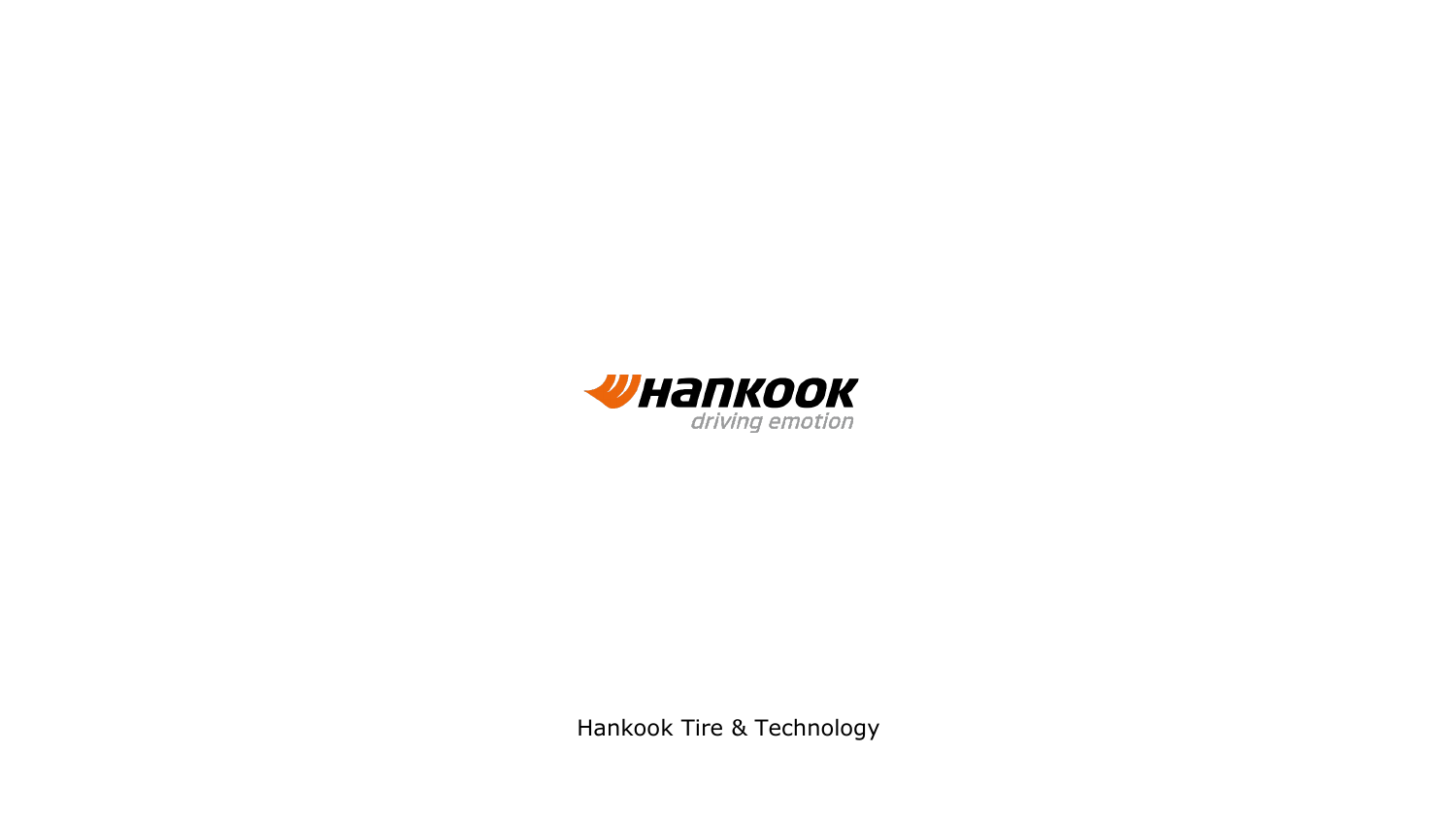## III. Appendix – Raw Material Trend

- **N/R: Due to the inflation pressure on the raw material market and decline of demand from major markets such as Europe and China.** 2022 1Q SICOM TSR20 prices were up 2.4% QoQ, 2Q prices will be impacted by factors such as the exit of China's regional lockdown, demand recovery and US Fed's interest rate increase trend
- S/R : Strong Oil and naphthalene prices, increased cost of upstream energy and Russia-Ukraine crisis caused Europe BD prices to rise, but Asia BD prices were flat due to China's partial lockdown 2022 2Q price are expected to remain at current level, but there may be change if situations change in Europe or China
- C/B : Continued rise in oil price and decline of supply, increased demand of marine fuel oil continue to push up FCC Oil and CBO prices 2022 1Q CBO Index rose 24.2% QoQ, and this uptrend is expected to continue into 2022 2Q Oil price volatility increasing due to Russia-Ukraine crisis, Russia sanctions and China lockdown



Note 1) TSR20 : SICOM Price (Natural Rubber) Note2) BR(Butadiene Rubber) : ICIS CFR NE/SE Asia Average Price Note 3) Carbon Black Fuel Oil: Index price of refined oil

drivina emotior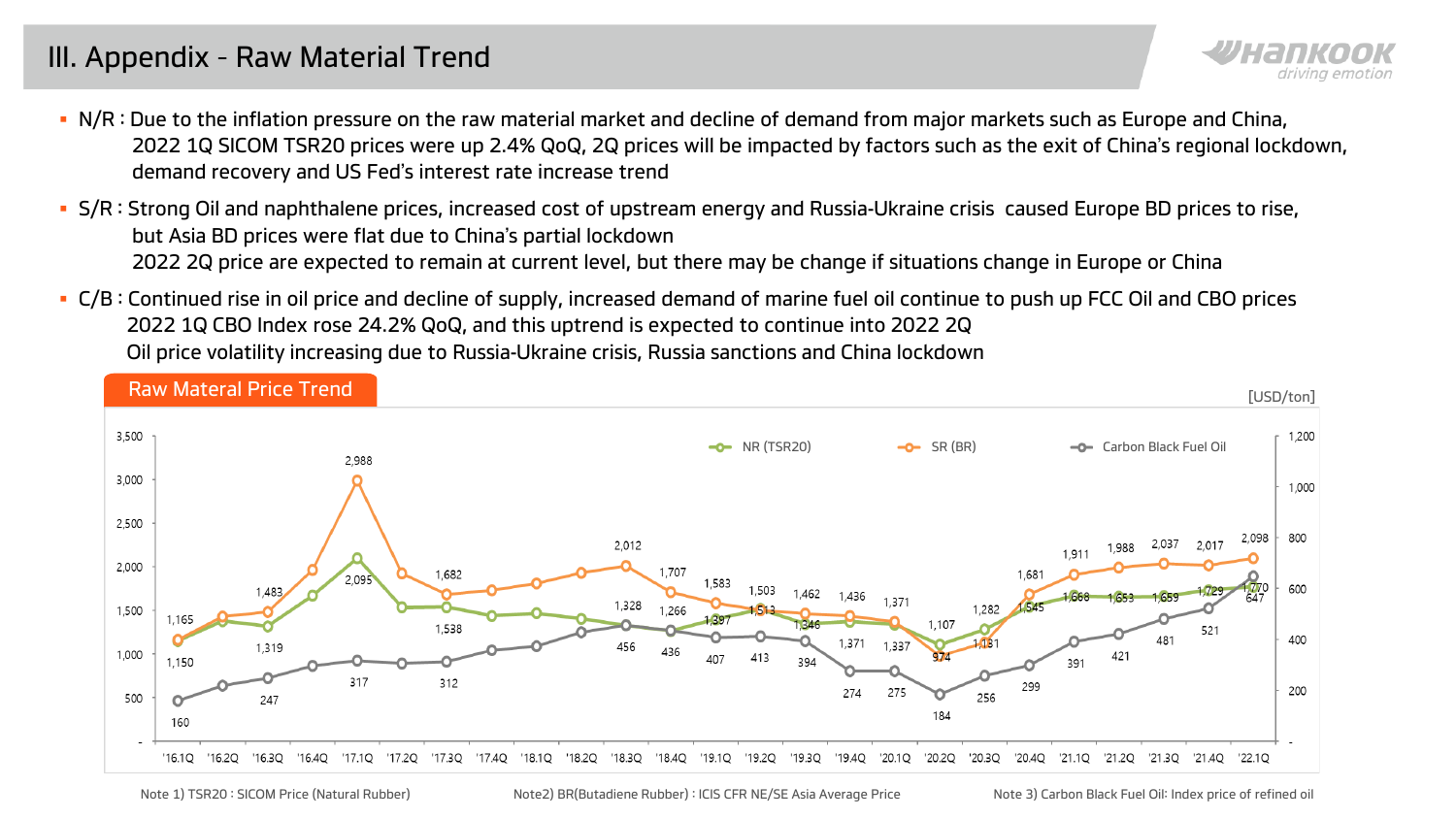

|                                                       | 2021     |               | 2022 1Q  |               | Diff.    |               |
|-------------------------------------------------------|----------|---------------|----------|---------------|----------|---------------|
|                                                       | Amt      | $\frac{0}{0}$ | Amt      | $\frac{0}{0}$ | Amt      | $\frac{0}{0}$ |
| Assets                                                | 117,039  | 100.0%        | 119,475  | 100.0%        | 2,436    | 2.1%          |
| <b>Current Assets</b>                                 | 55,092   | 47.1%         | 57,243   | 47.9%         | 2,151    | 3.9%          |
| Cash and cash equivalents                             | 10,620   | 9.1%          | 8,583    | 7.2%          | $-2,037$ | $-19.2%$      |
| Short-term financial assets                           | 4,800    | 4.1%          | 6,203    | 5.2%          | 1,403    | 29.2%         |
| Trade and other receivables                           | 15,073   | 12.9%         | 15,351   | 12.8%         | 278      | 1.8%          |
| Inventories                                           | 18,966   | 16.2%         | 21,153   | 17.7%         | 2,187    | 11.5%         |
| Other current assets                                  | 5,633    | 4.8%          | 5,952    | 5.0%          | 320      | 5.7%          |
| <b>Non-current Assets</b>                             | 61,947   | 52.9%         | 62,232   | 52.1%         | 286      | 0.5%          |
| Tangible, Intangible assets and Investment properties | 42,178   | 36.0%         | 41,673   | 34.9%         | $-505$   | $-1.2%$       |
| Investments in associates                             | 11,866   | 10.1%         | 12,703   | 10.6%         | 837      | 7.0%          |
| Other non-current assets                              | 7,903    | 6.8%          | 7,856    | 6.6%          | $-46$    | $-0.6%$       |
| Liabilities                                           | 34,988   | 29.9%         | 36,224   | 30.3%         | 1,236    | 3.5%          |
| <b>Current Liabilities</b>                            | 18,692   | 16.0%         | 24,958   | 20.9%         | 6,266    | 33.5%         |
| Non-Current Liabilities                               | 16,296   | 13.9%         | 11,267   | 9.4%          | $-5,030$ | $-30.9%$      |
| Shareholder's Equity                                  | 82,051   | 70.1%         | 83,251   | 69.7%         | 1,200    | 1.5%          |
| Debt                                                  | 18,204   |               | 17,811   |               |          |               |
| Net Debt                                              | $-4,849$ |               | $-4,024$ |               |          |               |
| Liability Ratio                                       |          | 42.6%         |          | 43.5%         |          |               |
| Net Worth to Assets                                   |          | 70.1%         |          | 69.7%         |          |               |
| Net Debt Ratio                                        |          | Net Cash      |          | Net Cash      |          |               |